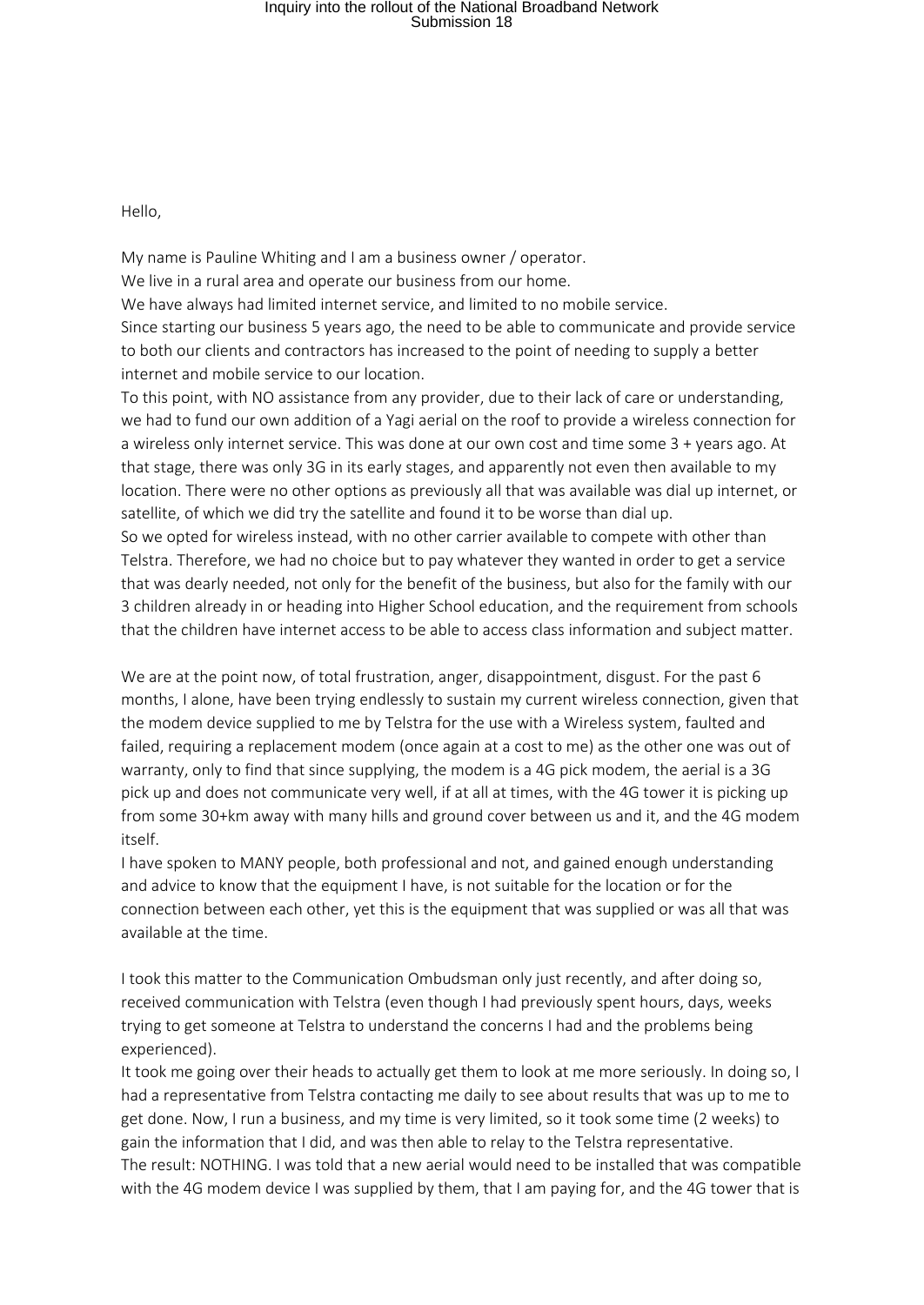## Inquiry into the rollout of the National Broadband Network Submission 18

currently in existence. I was also advised that I would also need to pay for the new aerial being approx. \$1200.00 and that someone from the installation team would be in contact with me regarding all of this to arrange for an installation.

That was over 2 weeks ago, and I have heard nothing from anyone.

The Telstra representative advised that he would be putting a credit on my Telstra account of \$540 to compensate for approx. half of the cost of installing a new antenna, and to compensate for the past 6 months of limited to NIL connection service.

The NBN roll out completely bypassed our location. There is no talk of when or even if it will be coming to this location. I contacted Cathy McGowans offices previously whilst Malcom Turnbull was not Prime Minister and still in the position of Communications minister, and he advised via her, that my concerns at that time, were valid, however, there was no indication at that time of a better outcome, as there were no plans to roll out the NBN to my location either then or in the foreseeable near future. He suggested that I look into the Satellite options, as there was no other available service.

All this, I already knew. I had already done all my homework and research.

This answer proved nothing and provided nothing.

I was still no better off than before.

I have gone to the extent of trying anything I can to boost my service, even looking for trial equipment to experiment on what may be a better result.

And now, after suffering constant dropouts with my non compatible service, or a lot of the time, not connectable service, and finding that there is no competition against Telstra to be able to get a FAIR price on the service being offered under limited conditions, we are paying top dollar for a lousy service.

My business has suffered for the inability to be as accessible as my competitors are. We have lost work not only for the internet down time, and inability to get required paperwork lodged as needed electronically, but also for the lack of mobile service that has become critical for business futures.

We need the NBN here. We need the freedom to choose who we wish to deal with as a supplier, instead of it only being one carrier allowing them to overcharge.

There are a lot of small businesses in the area, and each of us rely on connectivity to run our individual small businesses effectively and productively. The no service, and no mobile reception issue we all suffer, is debilitating to not only our businesses, but our personal productivity, and that of our children in this day and age of technological communication and interaction.

Something needs to be done. I for one, am SICK of putting my hand in my pocket to provide for something that 90% of the countries other residents can get for minimal cost and maximum effect.

This is supposed to be the lucky country. Yet we are still so far behind international countries, and even third world countries, who still seem to have a better communication system available to them, than we do.

I believe a better option is available, and that people like myself in rural areas, should have better access than what we are getting, or even better assistance with services that can supply an alternative to what may currently be available, or at least to testing to see what can be done.